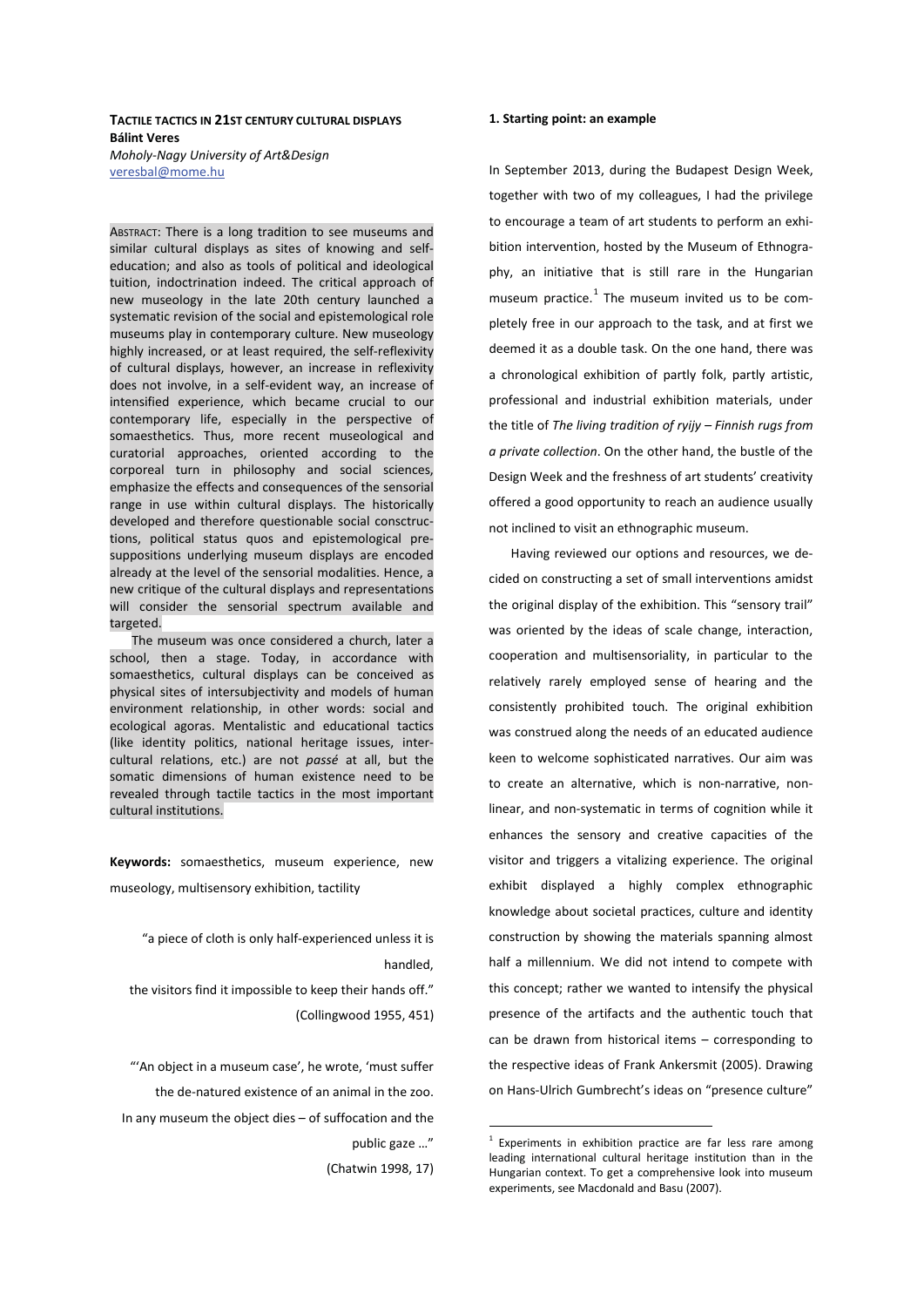and "meaning culture" (Gumbrecht 2004), I can say that the goal of our intervention was to balance the production of an erudite meaning by the effects of sensory immersion, in other words to counterpoint the mentalistic side of the aesthetic experience by the other side, which is multisensorial and full of somatic intensity, just as Dewey described a full experience (1980, 35-57).

The result of our intervention can be considered satisfactory: it multiplied the number of visitors during its existence, and by the end, a knotted carpet was also completed made collectively by the visitors. Our exhibition intervention provided inspiration not only to the art students but to the museum professionals involved as well. It might not come as a surprise if I admit that the biggest controversy surrounded the question of touch. The main opponent, however, was not the generous private collector, Tuomas Saponen (who agreed surprisingly easy to allow some carpets to be touched under controlled conditions), but more the museologists, of course. We were perfectly aware of the fact that our modest action and the arguments triggered on a local level, go beyond themselves and lead to wider cultural anomalies, which I shall expound on bellow.

### **2. Debates in and about the museum**

In order to place the arisen debate about tactile experience into an appropriate context, it is worth bearing the critical remarks of the new museology of the 1980's in mind (Lumley 1988; Vergo 1989; Merriman 1991; Bennett 1995; Macdonald and Fyfe 1996; Macdonald 1998); in parallel with developments unfolded in philosophy and social sciences under the title of *corporeal turn* (Turner 1984, 2012; Galagher and Laqueur 1987; Tamborino 2002; Sheets-Johnstone 2009) much of which was later crystallized in the emerging project of somaesthetics (Shusterman 2008, 2012). These impulses led to a millennial museology discourse in which the theoreticians not only re-examined the social, political and epistemological roles of the museum, as initiated by new museology, but they also made a further step by review-

ing the sensorial range employed in cultural displays, assuming that historically developed and therefore questionable social constructs, political status quos and epistemological presuppositions underlying museum displays are encoded already at the level of the sensorial modalities (Butler 2003; Marsh 2004; Classen and Howes 2006; Dann 2012). Soon after the turn of millennium, a number of studies appeared in rapid succession in which scholars placed such problems in the focal point of museology discourse as tactile sensation, interactivity, multisensorial experience, immersion or cultural access for the disabled (Pye 2007; Chatterjee 2008; Candlin 2010; Levent and Pascual-Leone 2014). Over time, the theoretical debates were echoed in museum practices as well – largely due to the fact that the debates were not mere speculations but mirrored the real issues of the museum as an institution. One critic rightly described the situation, when she drew attention to the fact that with the pressures of practical life, institutions can not expect theoretical disputes to come to a standstill, because in a system of public funding, dependent on visitor numbers, museums "simply cannot *afford* to alienate their visitors". (Candlin 2004, 71)

In this process, museums have moved away from the traditional mission of a unidirectional, didactic, monologist, educative activity that is carried on by showcasing distinguished objects of high importance, positioned in a way that helps to underlie or transmit a cultural identity desirable for the museum, even more so, for the political power that maintains the museum's existence. Today more and more museums define themselves as an interactive, dialogic, transformative, an intermediary space (Simon 2010), a physical site of intersubjectivity and a platform for modeling human-environment relationships. It is not only the visitor who allows himself or herself to be refined, by even multi-sensorial tactics for that matter, but the physical configuration of the exhibition and the knowledge accumulated in it also call for continuation or re-articulation either on an individual or a collective level. Thus, the concatenation of the sensory-interpretative-affective-performative-social actions

# 101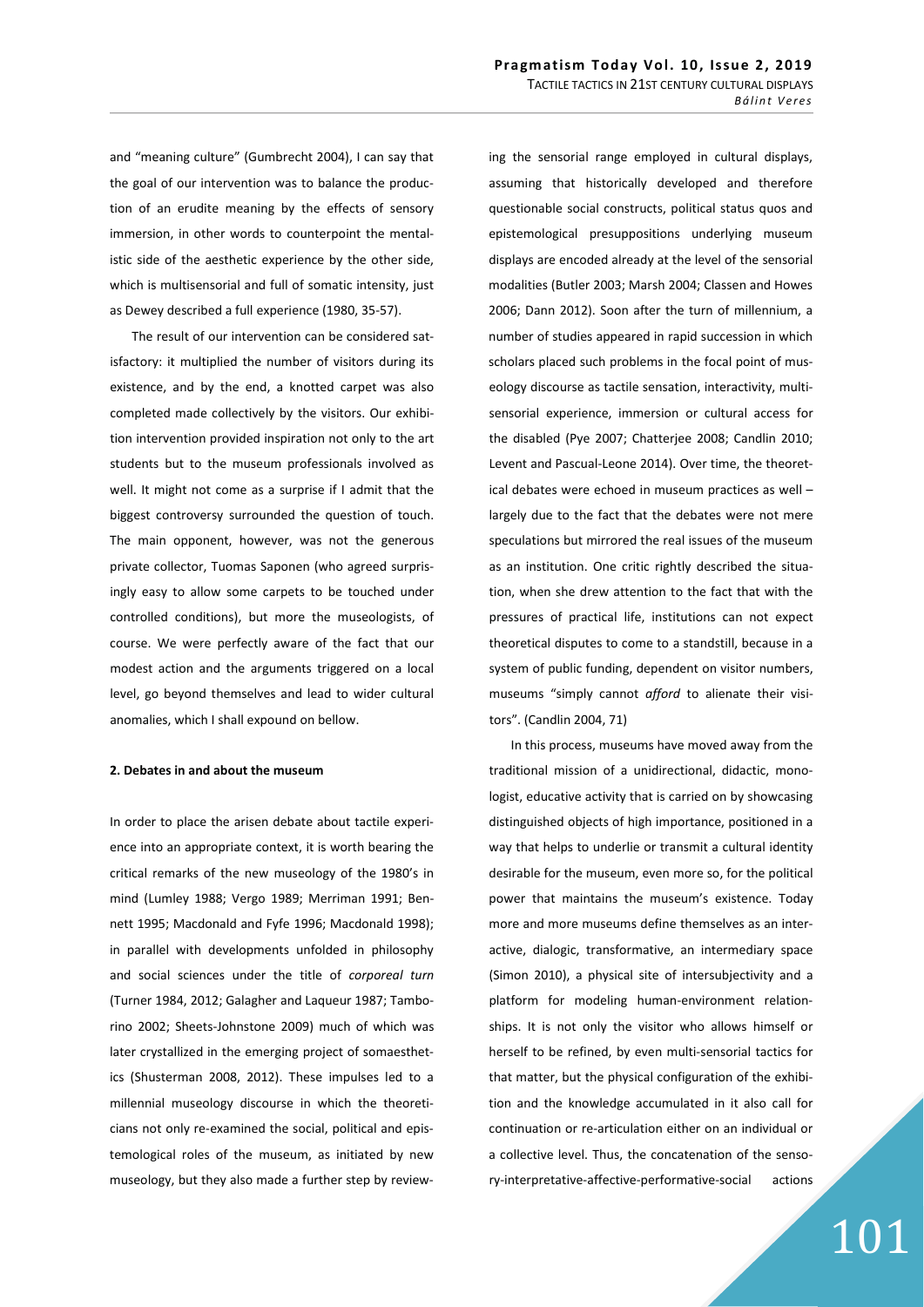that occur in the exhibition space might not be conceived as self-evident, but rather as something in the "becoming". (Ntalla 2012, 254-255) Consequently, the audience is not expecting to obtain determinants of a lofty cultural identity as much, rather they find chips and fragments for an endless reworking of an open cultural identity. (Foucault 1997)

 $21<sup>st</sup>$  century museums can have a special affinity for honing the above-mentioned self-description in cases when their collections consist of natural science items or everyday objects. In contrast, art is still surrounded by the mythologies of the genius, which makes it difficult to realize exhibition tactics of immersion and interactivity. Of this one could draw the conclusion that art and nonart museums approach the challenges of the new millennia with different tactics, but before answering much of the questions by overemphasizing the opposition between art and non-art collections, let's take a look at the museum in the most general perspective, and return to the specifications only later.

It is well-known that classical modern museum has been defined by its collection that ought to be preserved, cared for and exhibited in a meticulous and quality-assured manner. The roles, however, that came with that approach, and the limited opportunities that have been offered to the audience by classical modern museums turn out to be less and less satisfying in the postmodern media industry, in tourism and consumer culture. The museum can overcome this problem if it defines itself not primarily by its collection, but rather by the specific relationship between the venue, the presented objects and the stakeholders, including the audience – as it was brilliantly demonstrated in the 2010 Marina Abramović MOMA retrospective. The crucial aspect of this relationship is the fact that the visitors' experience is founded not only on what is exhibited, but partly on the museum space as a whole, partly on their own and collective body, and also to be more precise, on the interactions of these factors. This can be intensified to the utmost through the interplay of multisensory

tactics that have been considered a taboo from the viewpoint of the museum establishment.

### **3. Historical horizons of tactile tactics**

Lessons learned from new research on the historical development of museums, notably the one conducted by David Howes and Constance Classen at Concordia University, $2$  provide important insights into the conflicts of museum display and tactility, an opposition held as a natural and necessary fact despite its apparent origin in the 19<sup>th</sup> century museology mindset. The preceding centuries before the modernization of the museum are usually treated as a pre-modern period thought to be luckily exceeded forever, a judgment that is less and less sustainable today, and formulated precisely because this earlier period does not support the premise in any way that the so-called "lower senses" (*touch, smell* and *taste*) would be disqualified within museum culture. Furthermore, pre-modern museum practice does not support the conviction that *sight* is the alpha and omega of museum experience and the reduction or restriction of any other sensual modalities would be inherent. (Classen 2007) Classen demonstrates on a variety of examples – which are primarily derived from contemporary travel reports and correspondence – that the senses of touch, handling, sounding (instruments for instance), smell and even taste were actually frequent in early museums. Later, these have been identified by modern consciousness as immature, uncivilized, childish, or even bestial. The fleeting immediacy triggered by the interplay of the lower senses has been opposed with permanent sight and the consequent distancing gestures of reflection. However, the critical redistribution of the senses could only be done by challenging the cognitive potentials of the lower senses, including those cases where qualities unattainable through vision can been assured by touch,

<sup>2</sup> *The Sense Lives of Things: A Cross-Disciplinary Investigation into the Sensory Dimensions of Objects in Practices of Collecting and Display*, 2002-2005; *The Sensory Museum: Its History and Reinvention*, 2007-2010; *The Hands-on Museum: Transition Periods*, 2011-2014. http://www.david-howes.com/senses/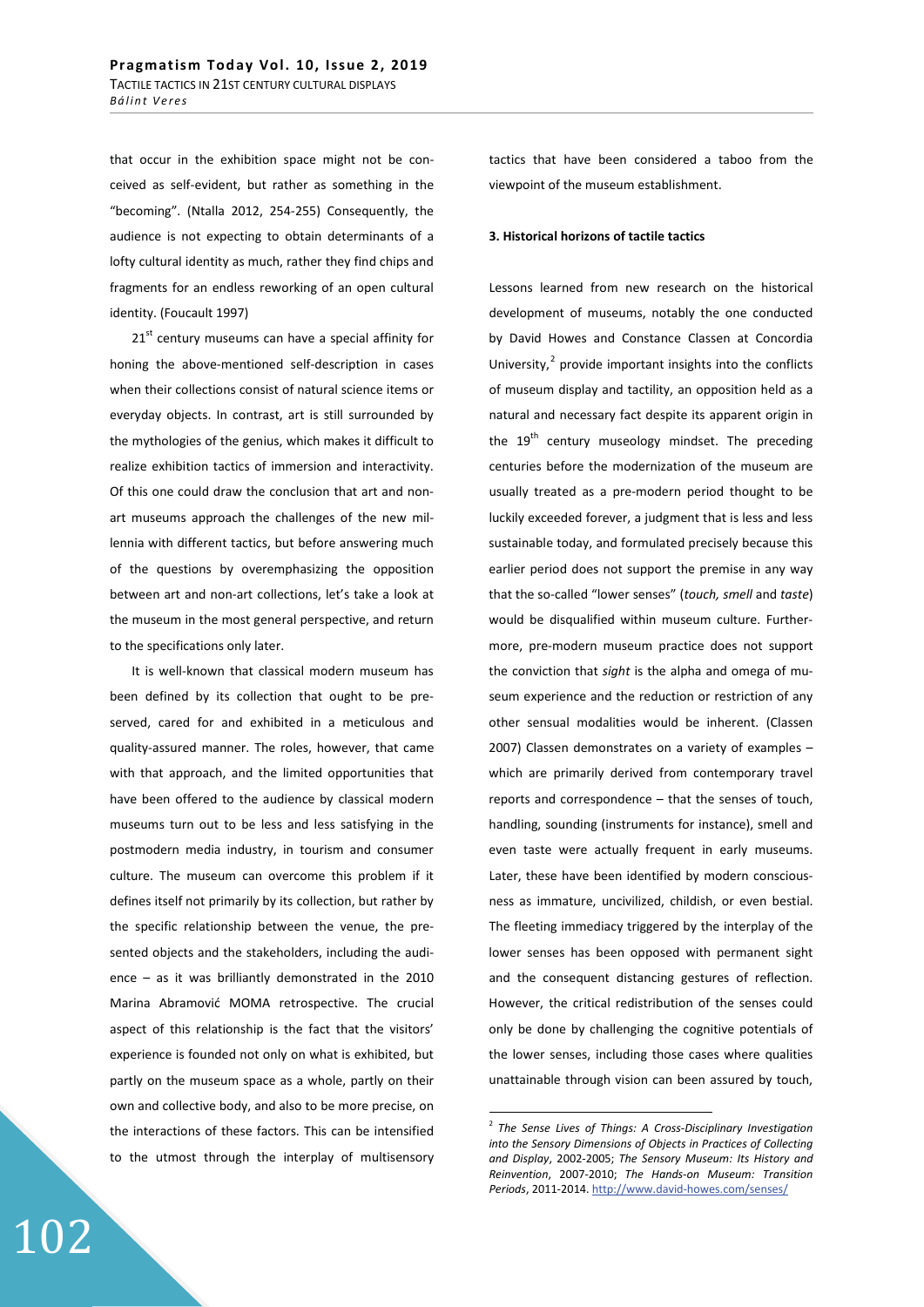or when the sensations gained by one of the senses are verified by another sensory modality.<sup>3</sup>

The pre-modern museum practice of touching and handling inevitably raised questions on the other side: how can the physical integrity of the collection be ensured? How can the compositional stability of its spatial arrangements be warranted? And last but not least, how to prevent theft, how to prevent inappropriate touch? The guardians of early collections had to find satisfactory answers to these questions, however they found the cognitive value gained through touch to be so significant that they would rather take risks than to reduce collection display to sight alone. When today, considerations on touch seem to re-emerge, they always coincide, not surprisingly, with the rise of the old ethical dilemma: "How can museums reconcile their duty to preserve often fragile objects in optimum condition for posterity with the needs of a population for whom touch is of such importance?" (Cassim 2007, 165)

The far-reaching decision on the cessation of the early-modern protocol that included touch has been made by  $19<sup>th</sup>$  century museums when they faced an extraordinary explosion in visitor numbers. "Look but don't touch!" – the price for a broader democratic availability was a limitation in terms of sensual modalities within museum access. Hence more people were allowed to visit the shrines of sciences and arts following a more abstract conduct of a uniperspective inspection directed by discursive commentaries, instead of touch that offer not only a temporary experience of possession (although it is offered in a more abstract way by sight as well), but also a physical continuity, or as Maurice Merleau-Ponty called it, "the flesh of the world". (1968, 130-155) The pre-modern museum, conceived as a "training" place for the social elite, gave its place to museum of "basic education" for the masses. The price paid did not appear

excessive, as the new museum politics proclaimed the glory of the nation state for the broadest social strata, and the new narrative of art history compensated for the losses as well. Today, however, these compensations seem no longer satisfactory, when ocularcentrism and logocentrism are questioned and challenged by perspectives of various studies from somaesthetics to neurobiology, from phenomenology to body culture studies. Increasingly, prestigious establishment museums, like Musée du quai Branly, Victoria & Albert, British Museum, Les Arts Decoratif Paris, to name but a few, reflect the abovementioned critical insights themselves by multisensorial experiments.

The epistemological implications of touch, and the habitual, bodily dimensions of understanding that go beneath interpretation (Shusterman 2000, 115-137) have been defended by various theoreticians: polymaths, such as Michael Polanyi (2005) and John Dewey (2008), or the psychologists, Heinz Werner (1948) or Daniel N. Stern (1985). However, today's analysts arguing for the significance of tactility can rely not only on modern philosophical or psychological schools, or on contemporary natural science, but they can consider classical authors as well such as Locke, Goethe or Herder (see Pallasmaa 2005; Classen 2007; Candlin 2008). As Constance Classen notes, in contrast to the modern concept, before the  $19<sup>th</sup>$  century, sight was held as superficial, childish level of inquiry, indeed, as a kind of entertainment in terms of the empirical learning conducted in collections. On the other hand, higher authority was attributed to touch and the complex modalities of multisensory cognition. (Classen 2007, 906) When today's scholars speak out for the re-emancipation of touch, their most common argument in all cases is the recognition of its epistemological relevance. This is none other than the finding that haptic cognition, with its imaginative, speculative and affective aspects, is not superfluous, but part of a meaningful being-in-theworld. (Candlin 2008, 278)

 $^3$  "Until the eighteenth century at least – notes historian, Robert Mandrou – touch remained one of the master senses. It checked and confirmed what sight could only bring to one's notice. It verified perception, giving solidity to the impressions provided by the other senses, which were not as reliable." (Mandrou 1976, 53)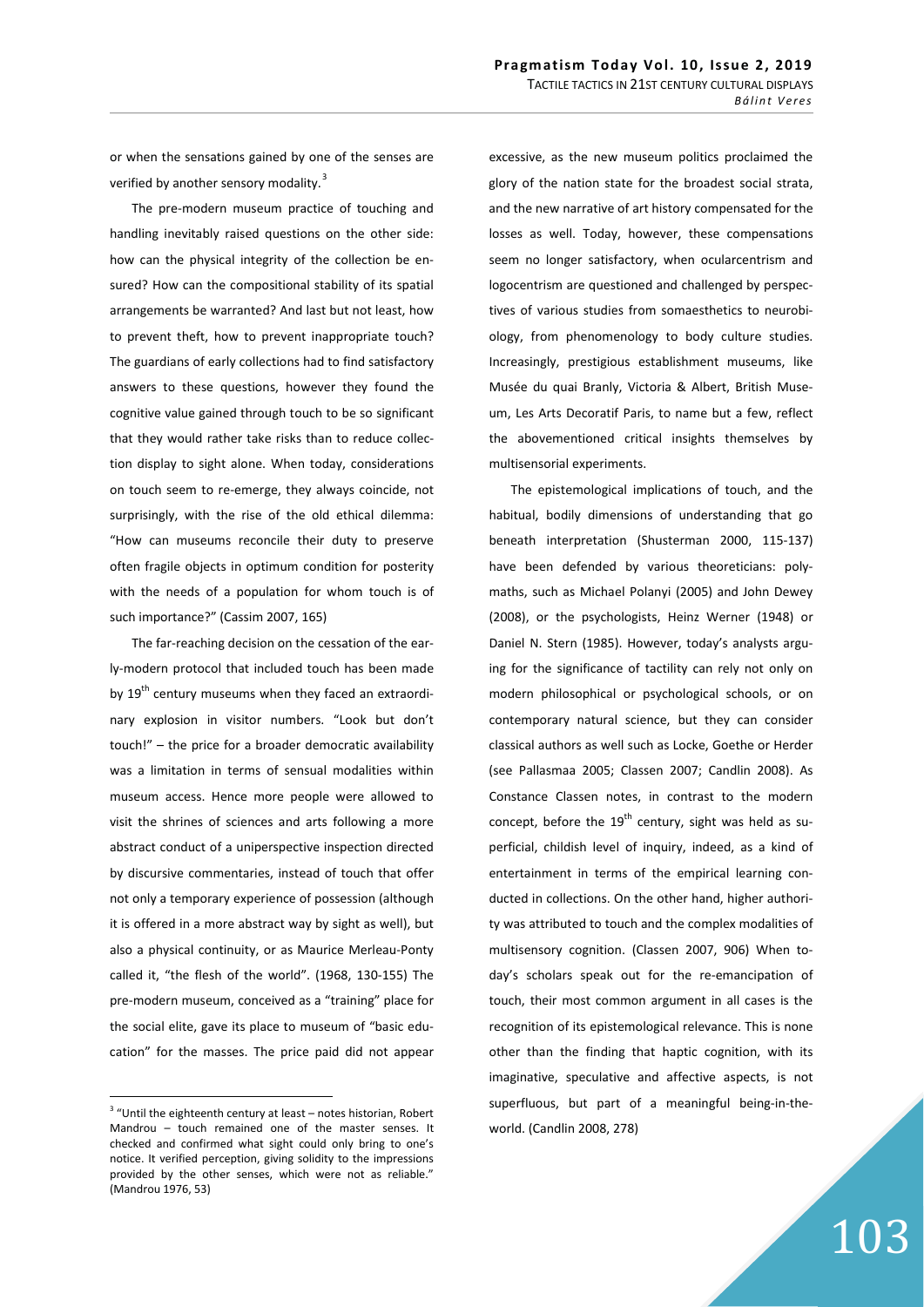#### **4. Tactility and status**

As it is known, touch cannot be considered a modality as unified as sight or hearing. It contains a high number of physical aspects (pressure, surface, heat, motion, etc.), and it demonstrates the ambivalence and reciprocity that come into play between the sensing body and the sensed. This interplay is surrounded by broad sociocultural meanings. Thus, in the tactile practices of premodern museums, a multitude of aspects, values and motifs formed a hybrid unity. (Classen 2007, 907) Magical or religious aspirations could be expressed through touch: stroking the statue of the ruler, the goddess or the lion, one could symbolically come into direct contact with beings very unlikely to encounter in everyday life. By touch, the sensing person received or believed to receive the powers of the sensed; or vice versa: by touch, special power could be given by the touching person to the object. Similarly, in the practice of relics in the pre-modern collections, the exhibited item might be conceived as a mediator of forces and dynamisms. However, it also uses its mediator status in a more profane context: wearing the hand marks of its creator or its former user, it makes contact with named or anonymous historical persons. It is a very special contact, since it is imbued with the potential to imagine, which goes hand in hand with such an undefined relation. (Candlin 2008, 287) Touch, of course, could be an expression of simple curiosity, but in times of the early collections it was held to be the reliable means of deep scientific cognition.<sup>4</sup>

Last but not least, touch is the gesture of possession; it establishes a direct relation between the touching and the touched. It refers back to the original relation of the collection and its collector, which is inherited later by the museologist. In modernity the right to touch is denied from the audience, but allowed for the museum professional, who acts as the representative of the pub-

104

lic or private owner and is reluctant to recognize the remains of his or her sensual curiosity, a desire for possession or even faith-based attachment, because at the level of professional museology, tactile action can be acknowledged legitimate only as a means of institutional work.

In her studies, Fiona Candlin points out the anomalies of the situation, while combining her insights in the field of museology with contemporary social policy issues, namely the problem of equal opportunity and cultural access for the disabled. (2004) Candlin's questions are disarming: how can the museum fulfill its social mission to provide extensive accessibility to its collection if its existing practice reflects a social image that does not meet the ideas of advanced democracies, because it excludes the disabled community, especially the visually impaired? What does the presence of a blind person do to the museum? What challenge does this morally irrefutable presence mean for the museum? And there's a reverse question: can a place still be called a museum, where you can freely handle the exhibited materials?

The tension between the questions is all too clear: the individual (regardless of ones physical abilities) wants to learn, experience and have fun in the museum, and has all the rights to do that. The museum, on the other hand, has the duty and obligation to care for its collection for future generations. These two aspects cannot be fully balanced if we remain within the paradigm of the museum experience founded on a subjectobject relation.<sup>5</sup> The reconsideration of the museum experience as multirelational and multidirectional that involves intersubjective, performative and atmospheric elements, in other words the conceptual involvement of intention-driven bodies and meaningful spatial situations in the creation of museum experience would add new aspects to the dilemma. Here, I cannot do more than to

<sup>&</sup>lt;sup>4</sup> Modernity could not justify the hybrid character of the early collections: by dissociating religion, art and science, important aspects of touching experience were compromised, and ultimately tactility was banned.

<sup>&</sup>lt;sup>5</sup> Ken Uprichard, a senior conservator form British Museum formulates the problem of asymmetry saying "If we just had to preserve the collections, we'd put them in a room, we'd lock them in a controlled environment and throw away the key, but we don't do that, we put them on display." (quoted in Candlin 2004, 75)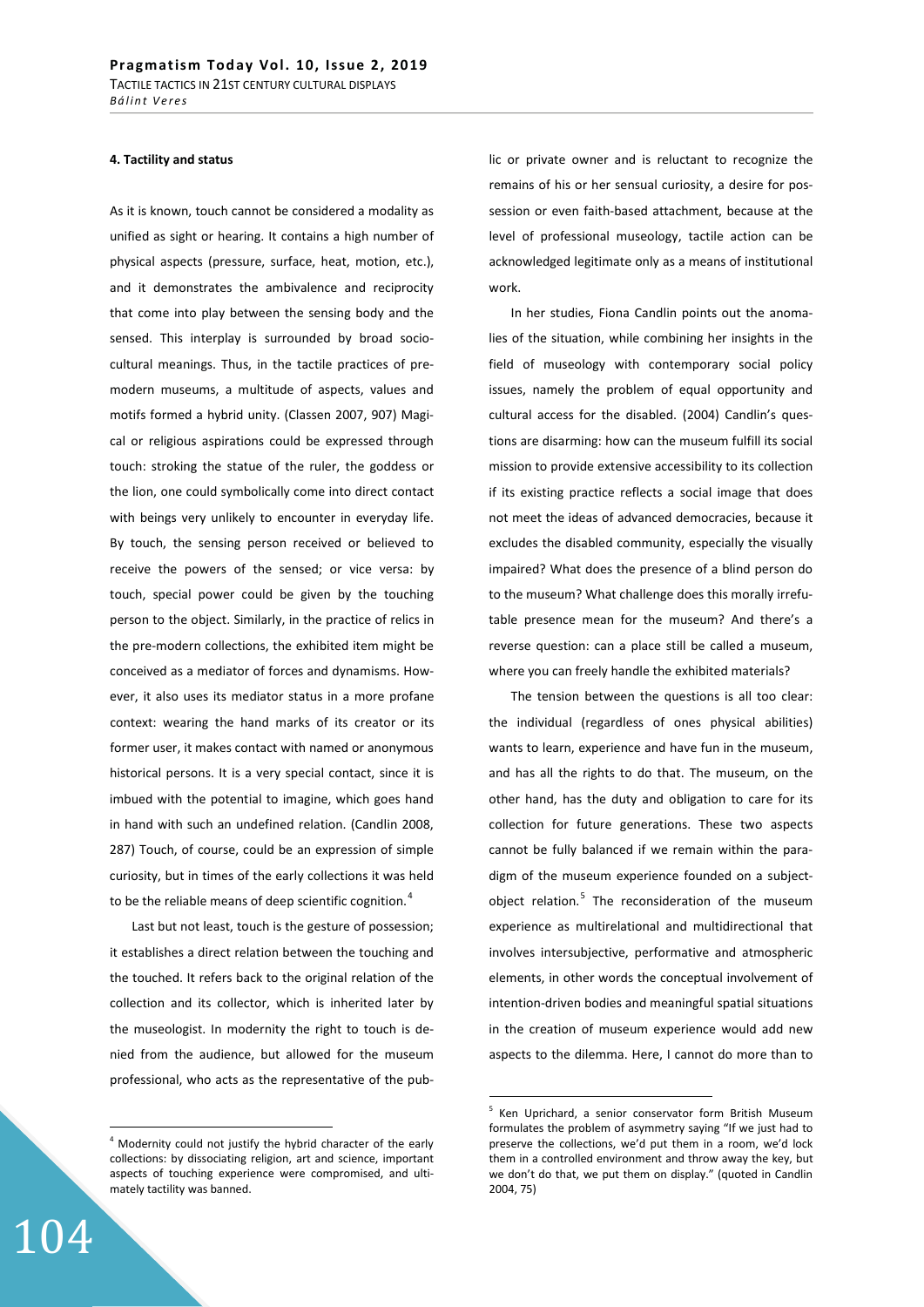draw attention to this and to notice that our present museum tactics try to smuggle fragments of presence into the exhibited past held for the future, and vice versa: in the midst of an orgiastic present time it takes precautionary measures for the future.

Candlin also points out a blind spot in the preservation-access aporia: the conservation principle can be interpreted as a return of the repressed anxiety of status. According to her view, the asymmetry of the authorized sensory modalities in museums, in which professionals are allowed to touch the items while the visitors, even the visually impaired are banned to do so, is actually a symptom of the unsteady social status of the museological expertise, and of the anxiety about the possibly serious nature of lay experiences. From this, it can be deduced that in the context of museums, the theoretical debate around touch has never really been an innocent speculation, but it was a façade of power conflict. As a matter of fact, the questions concerning the identity and the status of the one who is allowed to touch, and the process of the authorization to do so, seem to be much more important.<sup>6</sup> As Candlin warns, conservation of items masks the conservation of territory. It is mirrored also in the views of the 19<sup>th</sup> century art connoisseur, Gustav Waagen, who thinks it would be better, for the sake of the optimal preservation, if visitors with inadequate physical status, especially when they arrive en masse were excluded from the National Gallery, arguing that "the exhalation produced by the congregation of large numbers of persons, falling like vapour upon the pictures, tend to injure them." (Ibid., 76)

This alarming desideratum by Waagen in fact is still not totally alien to everyday practice: while the presence of persons acting according to the protocols is confirmative for the institution, the uninitiated, uneducated, dirty-handed or disabled visitors are considered to be undesirable. Moreover, the latter also carry an additional threat: their unclean hands, incapable to limit the desire of touch, contaminate not only the immaculate cultural heritage, but symbolically the collectors and the guardians as well. Therefore their actions, which insult the job of the museum professional, recall the old horrors of sacrilege and treason. (Classen 2007, 908)

Candlin neutralizes this widespread concern when she recognizes: the notion of "museum conservation" refers not only to the professional preservation of the items, but also to safeguard this professional preservation practice, including all the related power relations and social statuses. The same duality returns at the visitor site as well: the promotion of cultural heritage is never just a technical matter, whom the museum has to take care of. It is also the responsibility of the individual cultural player as well, which prevails in the forms of personal, mental and embodied knowledge and individual transfer, and cannot be subjected to the hierarchy of predetermined statuses.

The modern churches of art and sciences, and the priesthood of professionals working within form the paradigm of a vicarious culture. Even Heidegger raised his word against this, when he emphasized that "the manner of the proper preservation of the work is created and prefigured for us only and exclusively by the work itself," and "as knowing, preservation of the work is the sober standing-within the awesomeness of the truth that happens in the work." (2002, 41-42) The visitor is therefore the preserver who becomes an heir to culture. And in the latter's capacity, his or her physical and mental presence is not only up to his or her personal arbitrariness and leisure, but also to a felt cultural commitment. The only question left is how can a human being, whose ordinary and least conscious experience is provided by the modalities of embodied cognition, become an heir to a culture when sight and mental understanding are the sole legitimate instruments for undertaking this responsibility.

Candlin's analysis convincingly clarifies: the controversial principles of preservation and access do not in fact create an insoluble conflict: in the day-to-day prac-

# 105

 $6$  "The status of who does the touching and knowing is crucial rather than the use of touch per se and that resistance to touch is as closely connected to the conservation of territory as it is to the preservation of objects." (Ibid., 72)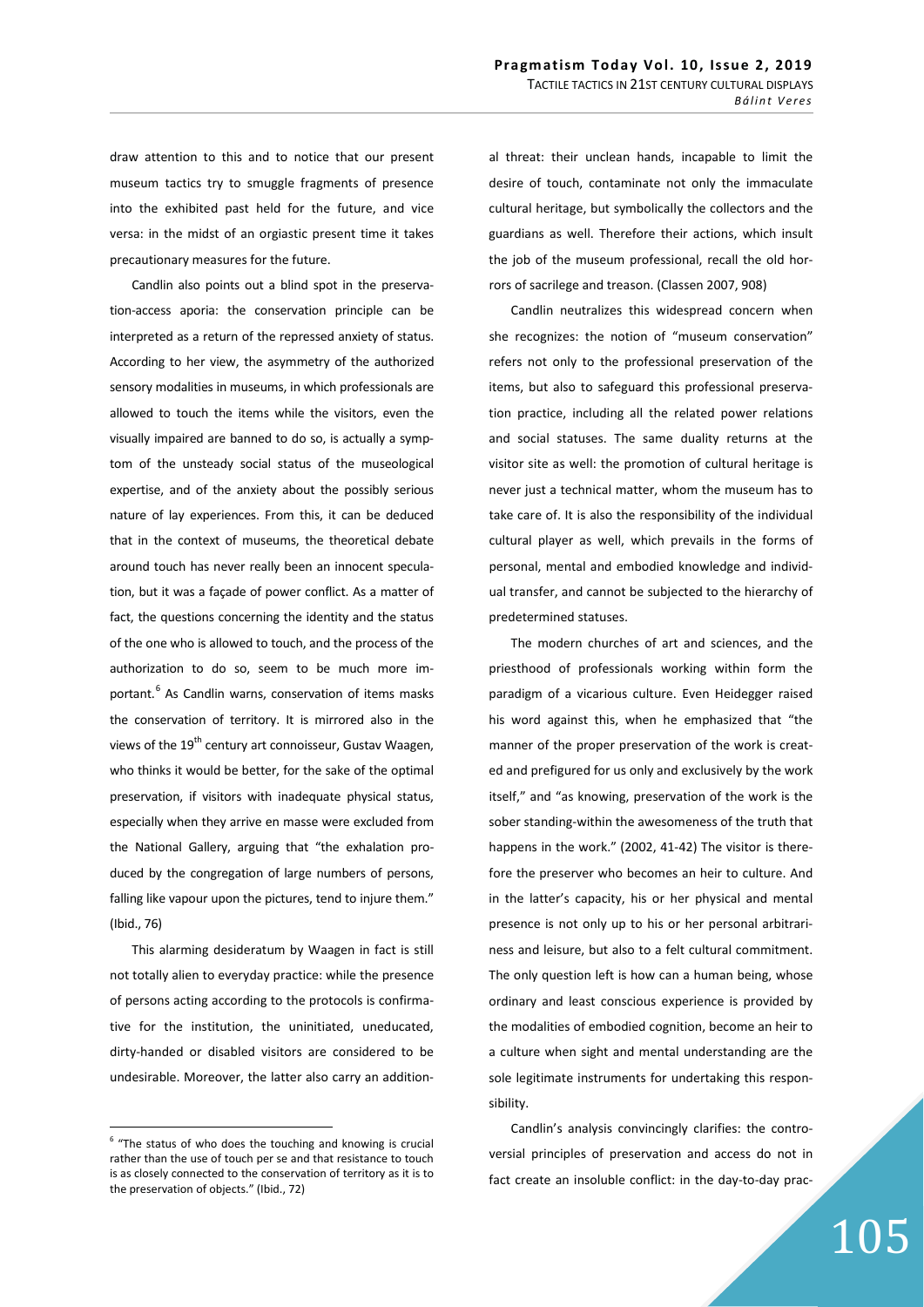tice, even the modern museum praxis provides space for the otherwise prohibited tact.<sup>7</sup> The actual tension is more social in nature: who, when, on what and why can touch or not touch? And how would the museum expertise and the expert status be redefined if the possibility of tactile cognition – even in a limited way – would be extended to laymen as well?

#### **5. Tactility in theory and practice**

To the questions above, Candlin does not respond satisfactorily, but offers plenty of guidance, which can be complemented by further considerations in cases of ethnographic, scientific or design collections. If we seek to gain results that can be studied for practical purposes in terms of showcasing, it is important to clarify the needs and positions that we can recognize as legitimate:

(1) Above all, we accept the diagnosis of Gumbrecht, according to which in our present cultural situation, which is abundant in meaning effects, "presence effects have so completely vanished that they now come back in the form of an intense desire for presence." (2004, 20) In the museum space, this means that visitors also want to get in touch besides gaining intellectual knowledge. They want to get in touch with the object and with materiality through the object, and also with former creators and users. (Candlin 2008, 285) In historical collections, visitors want to touch the past in some ways – and even their eyes are offended if they find out, they only see replicas. (Classen and Howes 2006, 217)

(2) In museums where there are collections from objects of everyday life (of folk, craft or industrial items), the access by sight can only provide a low degree of cognition, because "the exhibits cannot by action demonstrate their fitness for use" —as the typographer Edward Johnson writes about the 1933 exhibit of the Arts and Crafts Exhibition Society (cited in Mitchell 2012, 9). Usability is, of course, not seen as a value in itself, it is

106

valued in relation to the life context in which and for which it has been produced.

(3) Objects created for use, and immersed in the habitual – from remains of tribal life to relics of space exploration – refer to forms of life that partially overlap with the visitor's life, and are partially different as well. The problem is that regarding "his own family goods and chattels all five senses confer in daily judgement, [while in the museum] he must be content with Sight alone." (Ibid.) This reduction in sensorial modalities makes it impossible to experience the otherness according to its scale, which would be the core pedagogical aim of the museum. Classen and Howes give voice to the requirement that the objects with meaningful cultural distance should be experienced in their original sensory dimensions, instead of subjecting them to our scopic regime. (Classen and Howes 2006, 212) In order that these objects could offer a productive critique on our cultural presence and to perceive their meanings and contexts as vividly as possible, we need to reconstruct the sensorial modalities that are encoded in them as much as we can.

(4) The exploration of perceptual models that characterize each cultural paradigm must be carried out by the historical and comparative anthropology of the senses.<sup>8</sup> This task is unavoidable also in terms of material culture studies. Not only social meanings are encoded in objects but a perception model as well. The object is not simply something to be read or decoded as a sign, but it must be physically perceived beforehand. In addition to the social or cultural biography of the object, we also need to discover its perception history, and we should look for ways to convey it in the exhibition practice.

(5) The museum has sprung from the culture of travelling and collecting. That's why it is not surprising that in the  $20<sup>th</sup>$  century the emerging tourism industry provided not only increased number of visitors, but also posed a challenge for the museum. The presence effects, whose lack is felt by the audience in necropolis-like

 $<sup>7</sup>$  Although "the curator's touch is perceived to be qualitatively</sup> different from that of the casual visitor" – writes Candlin. (2004, 77)

<sup>8</sup> A pioneering work is Mark M. Smith's *Sensing the Past* (2008).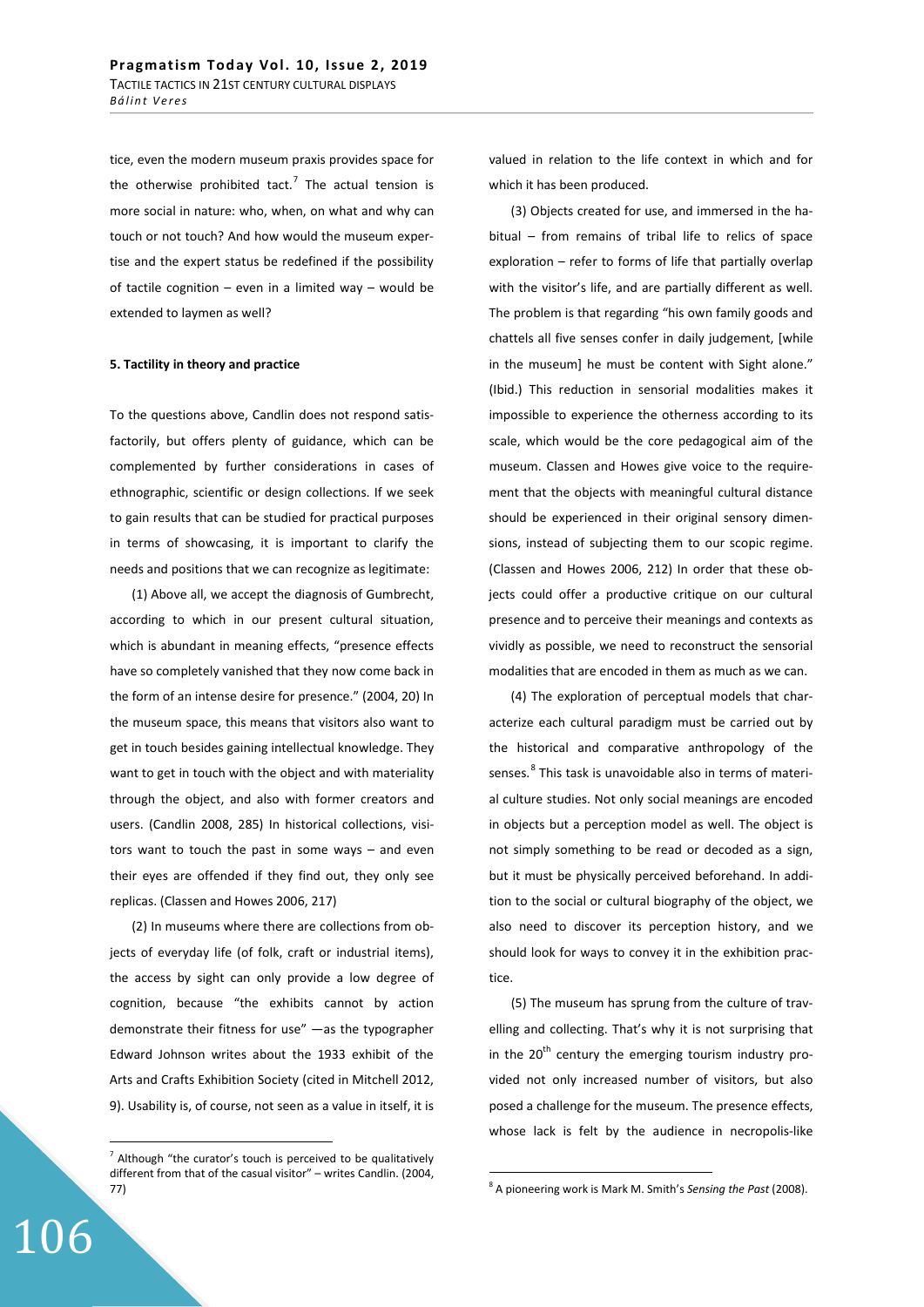museums (especially in collections of foreign folk culture, material culture or industrial design), are obtainable for the public in the field of tourism, even if not in the same form. Shelley Ruth Butler rightly points out that the museum should not be blocked from this competition, but must rejuvenate certain effects, learn from tourism, if its intention is to remain relevant in  $21<sup>th</sup>$ century culture. (2003)

(6) The museum has been a place of learning from the beginning, and will remain for the time being. Classical interpretation theories have always tried to strike a balance between the text under investigation and the scope of its related contexts. In this way, the museum practice that operates with the cultural models of perception should decide from case to case how much it aims to direct the attention towards the immediate materials of the collection or to its contexts. When a greater emphasis is placed upon the former, the attitude of pure aesthetic reception is favored; in this case artworks are most likely to be exhibited, and the prohibition of touch is plain, understandable and well founded. In other cases, when the display focuses on the contextual scope or the practical use of the collection items (which is not surprising in ethnographic, technical or design exhibitions), it is much more difficult to maintain the principle of distancing that takes vision in a privileged position.

(7) The theoretical rehabilitation of touch does not, of course, solve all the practical problems that arise. The recognition of intersensory interaction between the tactile and the ocular, however, still provides practicable methods. Even a handful of authentic objects give the visitor some experience, which can be re-activated again when encountering objects available only for sight. Cooperation between sensory modalities does not stop when a partial limitation of the full sensorium occurs.

(8) Whether it is mere attraction, or the consequence of a disability policy, or the result of wellfounded epistemological considerations, tactile tactics utilized in exhibitions should not replace a recognized imbalance with another one. As Gumbrecht has pointed

out, cultures, above all, need the co-operation of meaning effects and presence effects, and not the domination of one aspect. It is more about fluctuation and fragile balance rather than status quo carved in stone. Tactile tactics can bring back to museums the effects of the homely, the habitual and the life-like. At the same time, conceptual knowledge, through vision and discourse, can give a deeper perspective to these effects. By linking these approaches, tactility can find its way towards thinking, while vision can become sensually more refined.

For the museum, to ignore the scope of the full human sensorium and to entrust sight and a scientific jargon to animate dead exhibition objects is a tactical error. Nothing is able to animate the object and the human-environment relation better than human touch, the lived intercorporeality. On the other hand, Candlin notes how ironic it is when museums founded on the principle of the rationalistic and panoptic presentation, start experimenting with multi-sensorial techniques attracting irrational emotions, wanton phantasies, subjective empathy, or even mystical behavior to reach a larger number of paying audiences. Irrational moments are then attempted to transfigure into signposts of rationality. But when this happens, does it not question its original reason for existence? (Candlin 2008, 290-292) I do not intend to give the obvious answer too quickly, firstly because the consequences cannot be seen. However, I am ready to admit with Candlin, that instead of our belief in the boundlessness and the infallibility of our knowledge, the materialization and display of which would be the modern museum, it would be worthwhile to give room for the uncertain, the unclear, the imaginative, the tentative, and even the non-rational. In doing so, no dramatic novelty would happen, only an uncovering and recognition of something that has always been present in the visitor's practice. Since the audience has always been busy with a commute between the offered rationality and the desires, aspirations, imaginative impulses it brought. And even if license was officially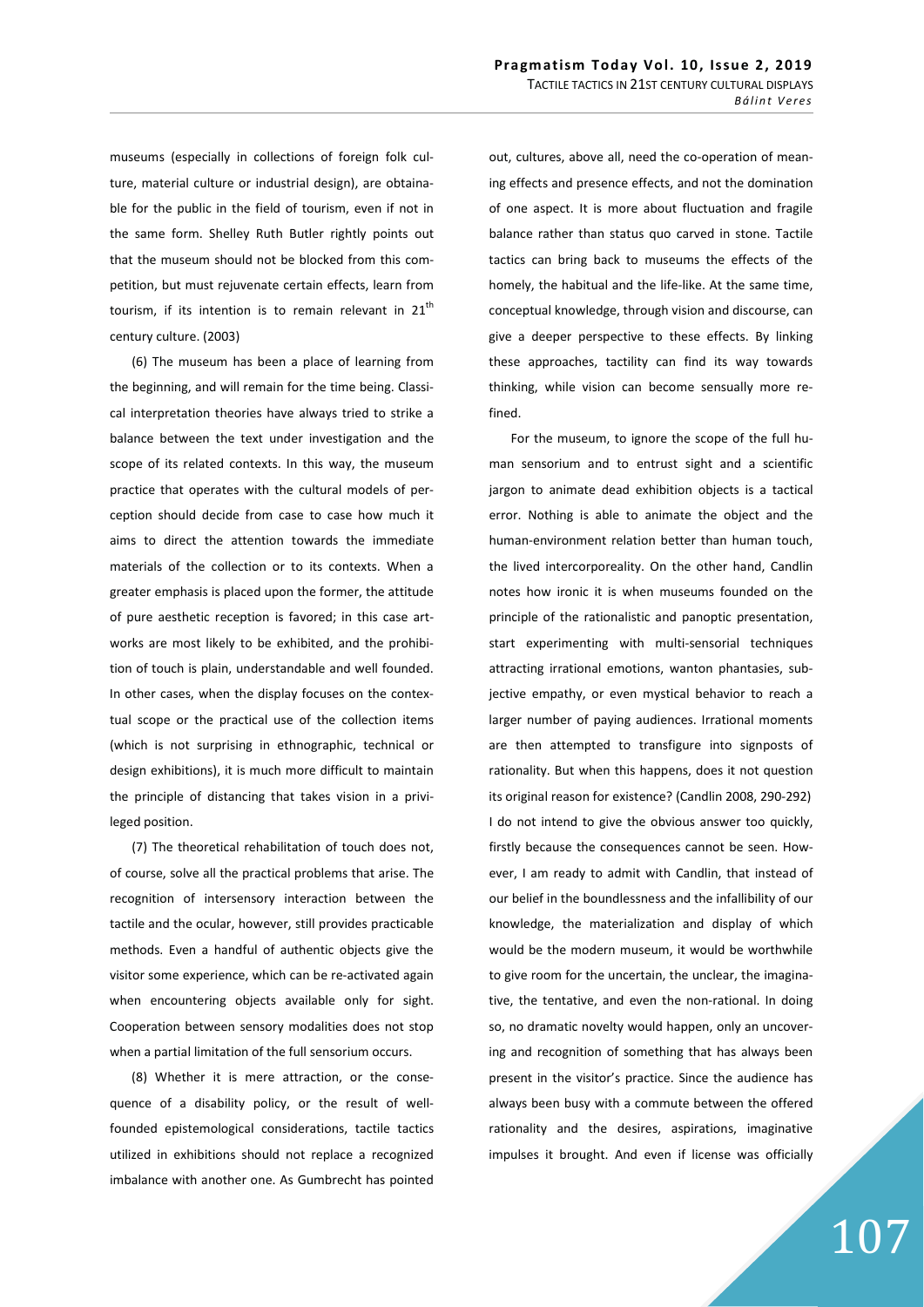denied, the audience seized every opportunity to steal a little presence effect by touch.

\*

Looking back on the exhibition of the Finnish knotted carpets displayed in the 2013 Budapest Design Week and the "sensory trail" installed in it by the art students, it seems to me that the analysis of the visitors' attitudes and the perspectives gained from the anthropology of perception proved to be undoubtedly decisive. Most of the exhibited objects at the time of their completion were created to address not only the eye. Their social meanings and the use of these carpets were determined not only by their appearance, but other sensorial aspects as well. Consequently, the question of sensory modalities is not a neutral one, but it as an inherent part of the meaning, which the museum wants to convey in the most authentic form. Although in the debate, at the time, it seemed that the museum professionals and the designer collaborators were going in opposite directions, the situation was exactly reversed: coming from different backgrounds, they tried to face the same challenge.

### **References**

108

Ankersmit, Frank. 2005. *Sublime Historical Experience*. Stanford: Stanford University Press.

- Bennett, Tony. 1995. *The Birth of the Museum. History, theory, politics.* London: Routledge.
- Butler, Shelley Ruth. 2003. "The Museum, the Tour, the Senses." Paper prepared for the CONSERT Meeting. November 13, http://www.davidhowes.com/senses/Research-Sampler.htm
- Candlin, Fiona. 2004. "Don't Touch! Hands off! Art, blindness and the conservation of expertise." *Body and Society* 10 (1): 71-90.
- Candlin, Fiona. 2008. "Touch, and the Limits of the Rational Museum or Can Matter Think?" *Senses and Society.* 3 (3), pp. 277-292.
- Candlin, Fiona. 2010. *Art, Museum & Touch*. Manchester: Manchester University Press.
- Cassim, Julia. 2007. "The Touch Experience in Museums in the UK and Japan." in *The Power of Touch: Handling Objects in Museum and Heritage Context*, edited by Elizabeth Pye, 163-182. Walnut Creek: Left Coast Press.
- Chatterjee, Helen J., ed. 2008. *Touch in the Museum: Policy and Practice in Object Handling*. Oxford: Berg.

Chatwin, Bruce. 1998. *Utz*. London: Vintage.

- Classen, Constance. 2007. "The Museum Manners: The Sensory Life of the Early Museum." *Journal of Social History* 40 (4): 895-914.
- Classen, Constance and Howes, David. 2006. "The Sensescape of the Museum: Western Sensibilities and Indigenous Artifacts." in *Sensible Objects: Colonialism, Museums and Material Culture*, edited by Elizabeth Edwards, Chris Gosden and Ruth B. Phillips, 199-222. Oxford: Berg Publishers.
- Collingwood, Peter. 1955. "Arts and Crafts Exhibiton," *Quarterly Journal of the Guilds of Weavers, Spinners and Dyers*, no. 14: 451.
- Dann, Rachael J. 2012. "Touchy Objects," *Senses & Society* 7 (1): 99-102.
- Dewey, John (1934) 1980. *Art as Experience*. New York: Perigee.
- Dewey, John (1925) 2008. *Experience and Nature. The Later Works*, vol. 1, edited by Jo Ann Boydston. Carbondale: Southern Illinois University Press.
- Foucault, Michel. 1997. "The Hermeneutic of the Subject." in *The Essential Works of Michel Foucault. 1954-1984, Ethics. Subjectivity and Truth*, vol. 1, edited by Paul Rabinow, 93-106. New York: The New Press.
- Gallagher, Catherine and Laqueur, Thomas eds. 1987. *The Making of the Modern Body*. Berkeley: University of California Press.
- Gumbrecht, Hans-Ulrich. 2004. *Production of Presence. What Meaning Cannot Convey*. Stanford: Stanford University Press.
- Heidegger, Martin 2002. "The origin of the work of art." in *Off the Beaten Track*, edited and translated by Julian Young and Kenneth Haynes, 1-56. Cambridge: Cambridge University Press.
- Levent, Nina and Pascual-Leone, Alvaro, eds. 2014. *The Multisensory Museum. Cross-Disciplinary Perspectives on Touch, Sound, Smell, Memory and Space*. Lanham: Rowman and Littlefield.
- Lumley, Robert, ed. 1988. *The Museum Time Machine: Putting Cultures On Display*. London: Routledge.
- Macdonald, Sharon and Fyfe, Gordon, eds. 1996. *Theorizing Museums*. Oxford: Blackwell.
- Macdonald, Sharon, ed. 1998. *The Politics of Display: Museum, Scinece, Culture*. London: Routledge.
- Macdonald, Sharon and Basu, Paul, eds. 2007. *Exhibition Experiments*. Oxford: Blackwell.
- Mandrou, Robert. 1976. *Introduction to Modern France: An Essay in Historical Psychology*. New York: Holmes & Meier.
- Marsh, Angela. 2004. "Pragmatist Aesthetics and New Visions of the Contemporary Art Museum: The Tate Modern and the Baltic Centre for Contemporary Art." *The Journal of Aesthetic Education* 38, no. 3 (Autumn): 91-106.
- Merleau-Ponty, Maurice. 1968. *The Visible and the Invisible*. Translated by Alphonso Lingis. Evanston: Northwestern University Press.
- Merriman, Nick. 1991. *Beyond the Glass Case*. Leicester: Leicester University Press.